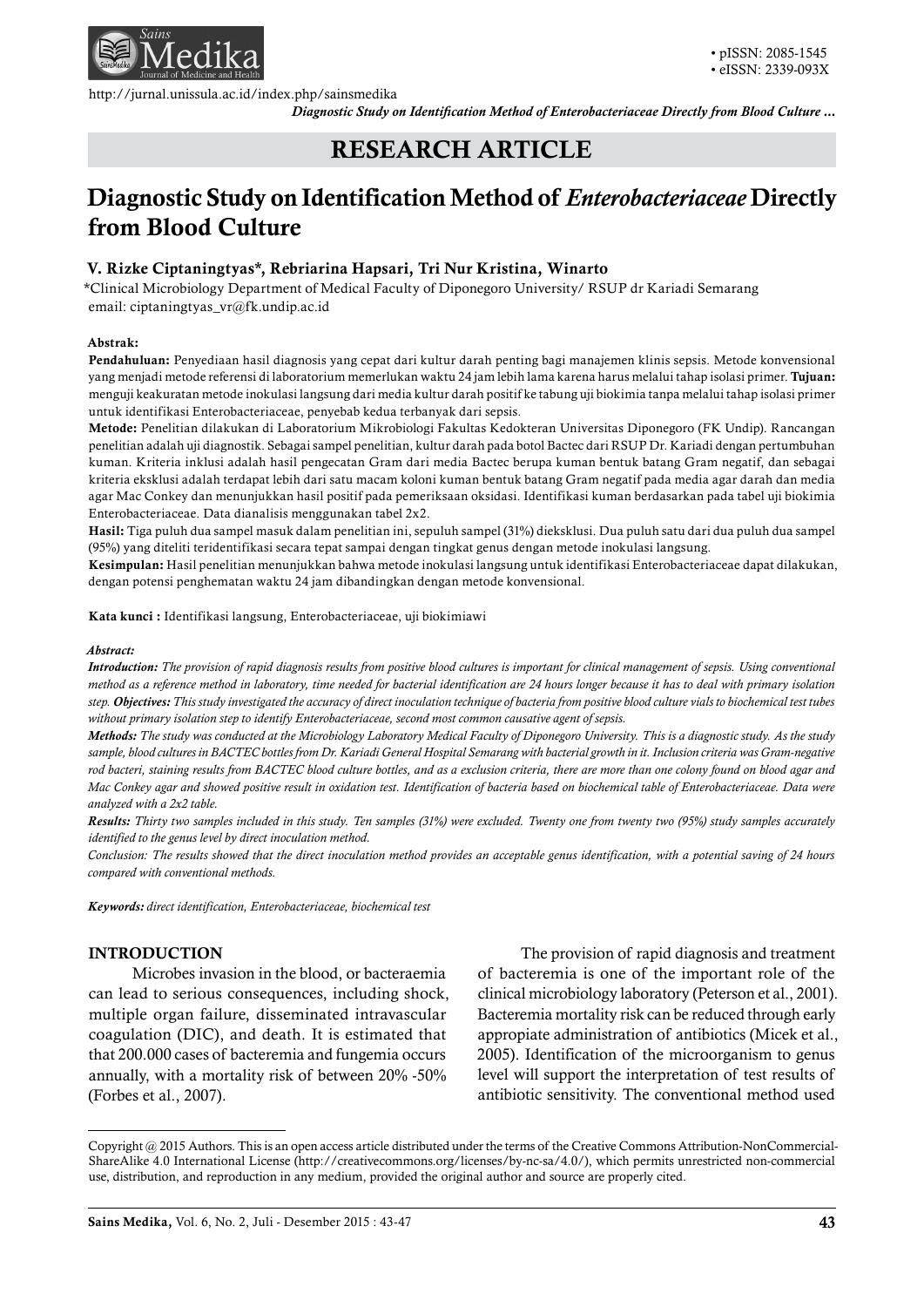### • eISSN: 2339-093X

## *Ciptaningtyas, et al.*

as reference in identification for microorganism takes 48 hours calculated from blood culture tested positive for the proliferation of germs. Twenty-four hours for the primary isolation of Bactec bottle to a solid medium, and the second for 24 hours of incubation colonies which have been inoculated on media and reagents biochemical tests for identification (Ng et al., 2007). Direct innoculation methods can accelerate the identification time to 24 hours` by eliminating the stage of the primary isolation on solid media.

Several studies have successfully accelerate the identification of bacteria, including by direct inoculation of blood culture positive on the test card Vitek 2 and MALDI-TOF, but the necessary tools are expensive and not always available in hospitals (de Cueto et al., 2004; La Scola et al., 2009). The purpose of this study was to test the feasibility of identification methods directly from blood culture with simple biochemical test that is commonly used in microbiology laboratory FK Undip. Germ to be identified is a genus of Enterobacteriaceae, one group of germs Gram-negative rod shape, which is the most common cause of sepsis (Martin et al., 2003).

# **METHODS**

This study carried out between August and October 2011 at the Laboratory of Microbiology Faculty of Medicine Diponegoro University of Semarang. Blood culture vial was obtained from hospitalized patient of Dr.Kariadi Hospital Semarang. Gram staining was performed on all vials with a positive results after incubattion in in the Bactec 9240 system. Vials with rod shaped Gram-negative only were included in this study. When multiple vials from the same patient were detected, only the initial possitive vial was included in this study.

Blood culture with possitive growth of rod shaped Gram-negative bacteria was sub cultured on to blood agar (Oxoid Dehydrated Culture Media, Blood For Base, CM0055B) and Mac Conkey (Oxoid Dehydrated Culture Media, Mac-Conkey order 3, CM0115B) for

| <b>Enterobacteriaceae Identification results</b> |
|--------------------------------------------------|
|                                                  |

primary isolation. 0.5 ml sample of blood culture was diluted with 2.5 ml of sterile 0.9% NaCl. This dilution was then used for direct inoculation into a set of biochemical test media consisting of Triple Sugar Iron order / TSIA (Oxoid Dehydrated Culture Media Triple Sugar Iron order, CM0277B), test indole (Oxoid Dehydrated Culture Media, SIM Medium, CM0435B), methyl red / MR (Oxoid Dehydrated Culture Media, MRVP Medium, CM0043B), Voges-Proskauer / VP (Oxoid Dehydrated Culture Media, MRVP Medium, CM0043B), the use of citrate (Oxoid Dehydrated Culture Media, Simmons Citrate Agar, CM0155B), test the motility (Oxoid Dehydrated Culture Media, SIM Medium, CM0435B), and a test of urea (Oxoid Dehydrated Culture Media, Urea To Base, CM0053B, and Oxoid Supplementary Reagents, Urea 40% Solution, SR0020K). All media were incubated 24 hours at 35°C. Following incubation, the samples (specimens) with more than one colonial morpholotype on blood agar and so Mac Conkey. Samples (isolates?) with possitive test results of oxidase production (BD BBL Oxidase Dry Slide Slides) were excluded from the study. Biochemical test results are read and interpreted according to the table of biochemical test result for Enterobacteriaceae (Barrow and Feltham, 2003).

The conventional method is done by taking the colonies of that Mac Conkey and then cultured in the same biochemical test media with direct inoculation method. The genus identification obtained by direct inoculation method and the conventional method were then compared with a two by two  $(2x2)$  table.

# RESULTS

Thirty-two possitive blood culture vial with Gramnegative rods included in this study. Three samples were sub sequently excluded because they had more than one colonial growth on solid media and seven samples showed positive result in examinations oxidation. The remaining twenty two vials were possitive for *Enterobacter spp.* (n = 7), *Klebsiella spp.* (n = 4), S*erratia spp.* (n = 4), *Escherichia spp* (n = 3), *Salmonella spp.* (n = 2), *Proteus spp.* (n = 1), *Yersinia spp.* (n = 1).

| Genus            | Number of identified<br>isolates with<br>conventional methods | Number of identified<br>isolates with direct<br>methods | Number of unidentified<br>isolates with direct methods |
|------------------|---------------------------------------------------------------|---------------------------------------------------------|--------------------------------------------------------|
| Enterobacter spp |                                                               |                                                         |                                                        |
| Klebsiella spp   |                                                               |                                                         |                                                        |
| Escherichia spp  |                                                               |                                                         |                                                        |
| Serratia spp     |                                                               |                                                         |                                                        |
| Salmonella spp   |                                                               |                                                         |                                                        |
| Proteus spp      |                                                               |                                                         |                                                        |
| Yersinia spp     |                                                               |                                                         |                                                        |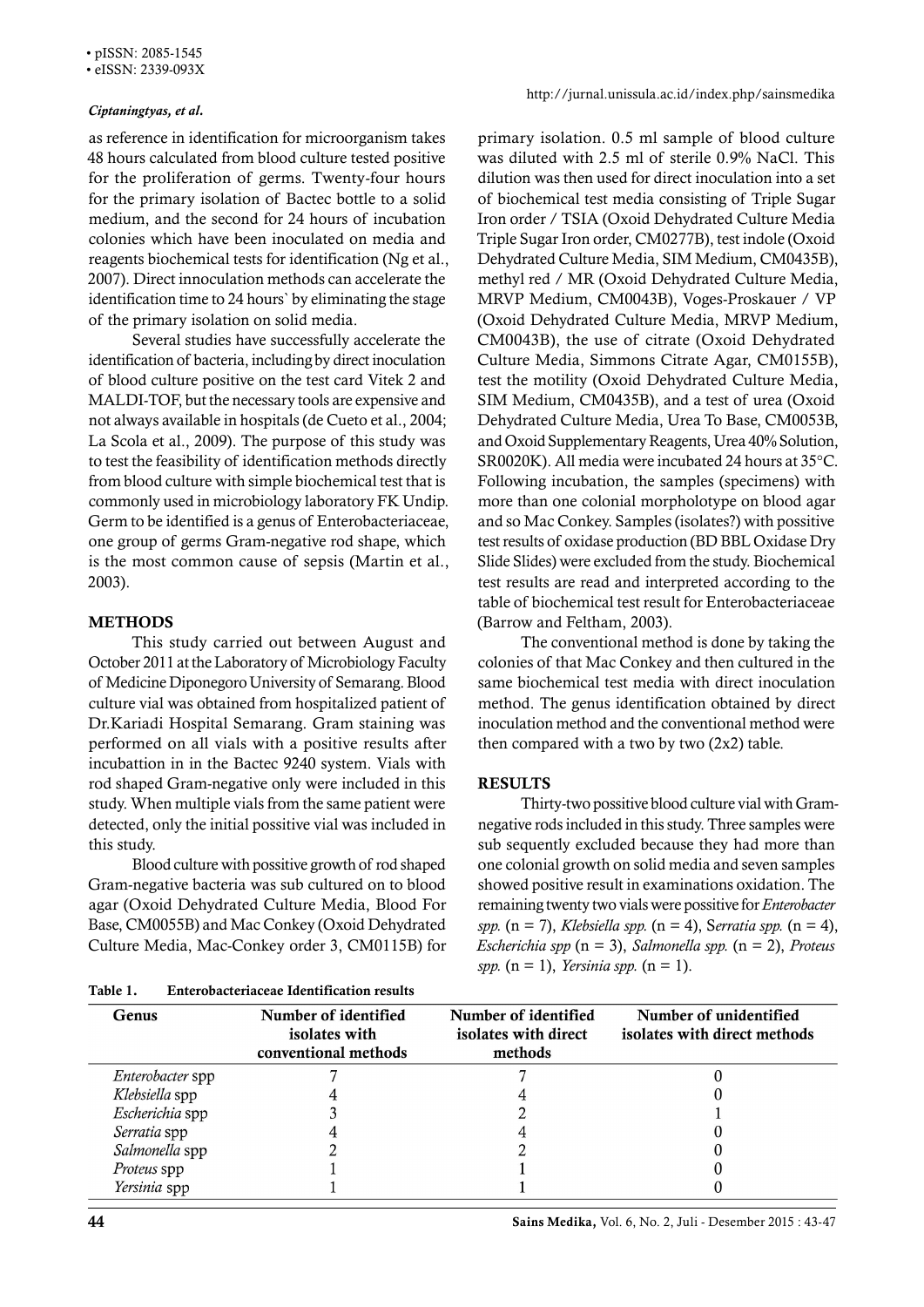*Diagnostic Study on Identification Method of Enterobacteriaceae Directly from Blood Culture ...* 

|                                   |     | Enterobacteriaceae identification |    |
|-----------------------------------|-----|-----------------------------------|----|
|                                   |     | (Conventional method)             |    |
|                                   |     | Yes                               | NC |
| Enterobacteriaceae identification | Yes |                                   |    |
| (Direct method)                   | Ν۵  |                                   |    |

#### Table 2. Direct identification methods 2x2 analysis

Direct inoculation method correctly identified twenty-one of twenty twoisolates, with an accuracy of 95%. The cultures were identified as *Escherichia spp.* by the conventional methods, but not by direct inoculation method.

# **DISCUSSIONS**

The result of this study demonstrate that the direct innoculation method used to identify *Enterobacteriaceae* with the 95% of accuracy. However, the direct inoculation method is only suitable for the identification of common clinical isolates of members of the *Enterobacteriaceae* species. (Ng et al., 2007). In our study, a great number of samples were excluded because besides *Enterobacteriaceae* different bacteria belonging family of oxidase-positive Gram-negative bacilli was also identified (Barrow and Feltham, 2003).

*Enterobacteriaceae* identification satisfactory result is consistent with research that examines Beuving direct method using a BD PHOENIX semi automatic without primary isolation, where accuracy reaches 95.2% (Beuving et al., 2011). Research by the method of direct identification using biochemical tests were performed by Ng even has an accuracy of 98% (Ng et al., 2007). Direct identification is done with Hyplex Blood Screen Wellinghausen Multiplex PCR-ELISA compared to the API to get the 100% sensitivity and specificity between 92.5% and 100% for the genus of *Enterobacteriaceae* (Wellinghausen et al., 2004).

One sample was not identifiable in this study. This occurs because of discrepant result in which methyl red (MR) test results showed negative results by direct inoculation but not with the conventional method. MR test is used to determine whether the bacteria were able to produce a strong acid as the end result of fermentation of glucose. MR indicators show the results of the final pH after rod shaped Gram-negative bacteria ferment glucose, and will give the red color to yellow at pH 4.4 and pH 5.8. Positive results would be obtained if the metabolism of the bacteria using the Embden-Meyerhof pathway produces a strong acid (Garcia, 2010). Another metabolic pathway is through butylene glycol pathway, where the end products of metabolism are acetoin and butanediol, with pH> 6. Most enterobacteriaceae using one of these lines, there

is a very rare genus using two metabolism (Garcia, 2010). Cultures was identified as *Escherichia spp.* with conventional methods, with readings in the media Triple Sugar Iron Agar (TSIA) acid/sour, gas positive, H2S negative, and IMViCMU +  $+ - + -$ , where as the direct method results IMViCMU yield is + - - - + -

In the table of Cowan and Steel, germs that can give positive results including *Citrobacter spp., Edwardsiella spp., Escherichia spp., Klebsiella spp., Kluyvera spp., Morganella spp, Proteus spp, Providencia spp., Shigella spp., and Yersinia spp.* The entire genus can provide test results the positive MR and negative Voges-Preskauer (VP) test. In the citrate utilization test, Citrobacter spp can be ruled out because ofthe possitive result. In motility test, *Klebsiella spp., Shigella spp.* may be ruled out as a result of negative motility. In the test of urea, *Morganella spp., Proteus spp., Providencia spp. and Yersinia spp.* can be ruled out because it gives a positive test result. Readings on TSIA media is acidic/ sour, gas positive, H2S negative. Edwardsiella spp. can be ruled out because of positive test results H2S. From these results, the possible genus identification includes *Escherichia spp and Kluyvera spp.* (Barrow and Feltham, 2003). *Kluyvera spp.* habitat is water, and can also be found in animals, especially snails (Murray, 2007). Cases of bacteremia with *Kluyvera spp.* cause is rare, but the cases in immuno compromised patients has been reported (Carter and Evans, 2005; Moonah et al., 2010).

The identification of more appropriate outcome is *Escherichia spp,* with differences in test results of MR. The possibility of mixed colonies in a Bactec media is very small, because the culture results with more than one colony are excluded in isolation in solid media. If identified different bacteria, VP test should be positive, because, as has been explained, the germ Enterobacteriaceae using one of the metabolic pathways which is detected with the MR positive test results or test positive VP (Garcia, 2010). The direct identification method, showed both test MR and VP were negative.

MR difference in test results is likely to be caused by the amount of inoculum bacteria that are embedded in the test medium MR with direct inoculation is too small to be able to cause a biochemical reaction (de Cueto et al., 2004). In this study, bacteria culture in the test medium was made without prior centrifugation.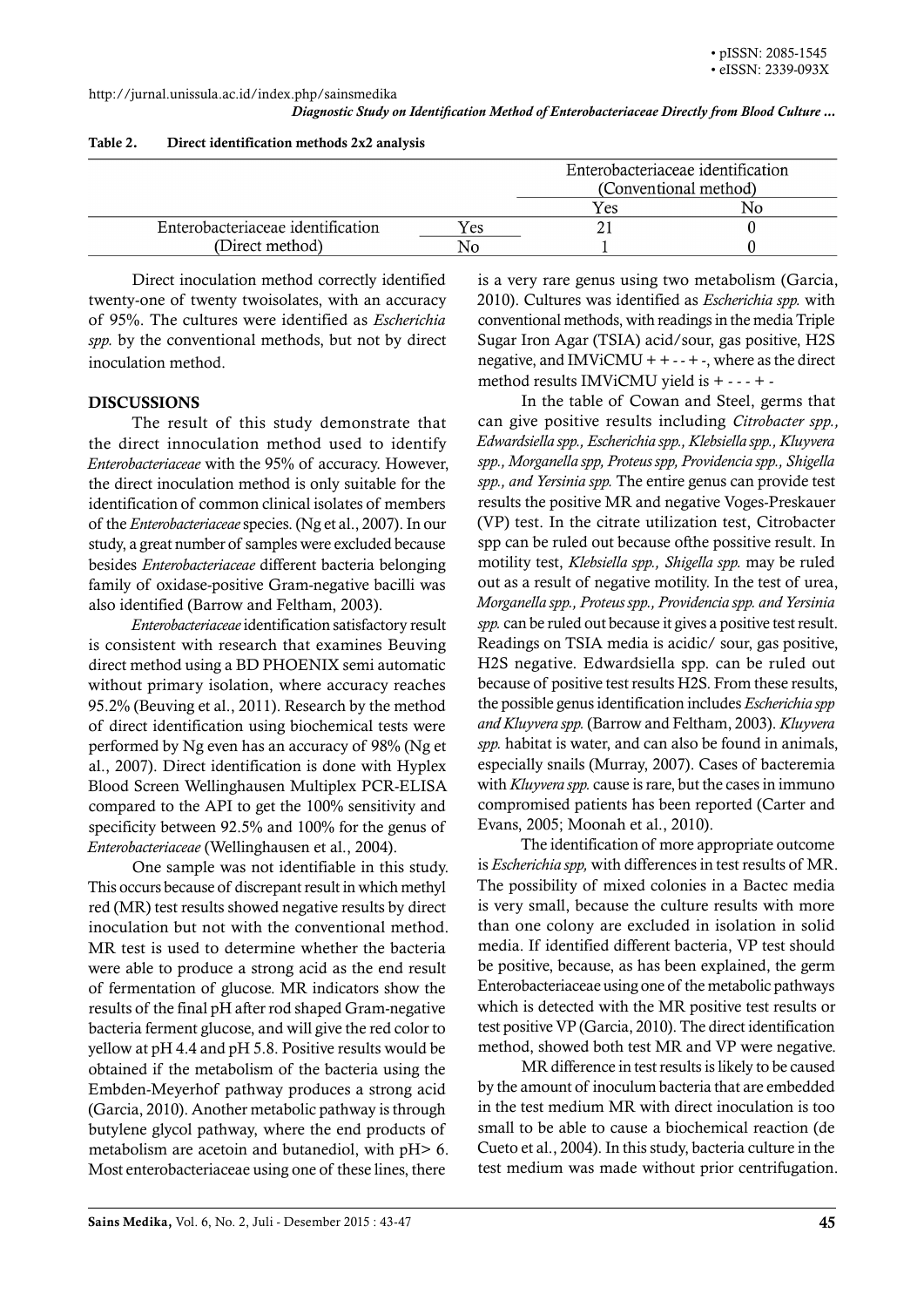• pISSN: 2085-1545

• eISSN: 2339-093X

Other studies used centrifugation in serum separator tube to maximize the number of bacteria and reduce the rest of the blood components (Beuving et al., 2011).

The quality of the medium plays a major role in determining the accuracy and genus of organisms due to the use of a simple biochemical test. Control for the quality of the media can be done by making the media compatible with procedures and planting pure isolates were tested in each examination. Efforts to avoid contamination should be concidered (CLSI, 2008).

This present study found that only three samples (9%) had more than one colonial growth of bacteria visible in Mac Conkey media. The finding supports the previous studies on the direct identification method (Christneret al., 2010). The small number of blood cultures with more than one colony of bacteria can support direct inoculation method in clinical implementation.

The limitation of this study is that the biochemical test used in this study can identify *Enterobacteriaceae* to genus level. The addition of media sugars such as maltose and sucrose can be helpful in the determination of species (Barrow and Feltham, 2003). Identification to species level is necessary for epidemiological interest, while for the interpretation of the guidelines for the identification of antibiotic sensitivity can be done only to genus level (Ng et al., 2007).

This study provide data for clinical microbiology laboratory in performing identification of rod shaped Gram-negative *Enterobacteriaceae* at. Planting directly to the media biochemical test performed in conjunction with a primary isolation (subculture) on solid media. The primary isolation remains necessary for determination of bacterium's oxidation test results Results of planting on biochemical test media can be read only if the test result is negative and the result TSIA oxidation legible acid/sour. If all conditions are not met, the identification must be made by conventional methods. To overcome these problems, further research on the direct method is needed to bacterial identification of non fermenter class so that all rod shapped Gram-negative bacteria can be identified by the direct method.

## **CONCLUSION**

The results suggest that the direct inoculation method for genus identification for *Enterobacteriaceae* is suitable, with potential savings of 24 hours compared with conventional methods.

## ACKNOWLEDGEMENT

This study was supported by UP3 FK UNDIP.

### REFERENCES:

- Barrow, G.I., Feltham, R.K. (ed.) 2003. Cowan and Steel's Manual for the Identification of Medical Bacteria Third Edition, Cambridge University Press, Cambridge.
- Beuving, J., van der Donk, C.F.M., Linssen, C.F.M., Wolffs, P.F.G., Verbon, A. 2011. Evaluation of direct inoculation of the BD PHOENIX system from positive BACTEC blood cultures for both Gram-positive cocci and Gram-negative rods. BMC Microbiology, 11.
- Carter, J.E., Evans, T.N. 2005.Clinically significant Kluyvera infections a report of seven cases. Am J ClinPathol., 123, 334-8.
- Christner, M., Rohde, H., Wolters, M., Sobottka, I., Wegscheider, K., Aepfelbacher, M. 2010. Rapid Identification of Bacteria from Positive Blood Culture Bottles by Use of Matrix-Assisted Laser Desorption–Ionization Time of Flight Mass Spectrometry Fingerprinting. J. Clin. Microbiol., 48, 1584-91.
- Clinical and Laboratory Standards Institute. 2008. Quality Control for Commercial Microbial Identification Systems. CLSI document M50- A.
- De Cueto, M., Cebalos, E., Martinez-Martinez, L., Perea, E.J., Pascual, A. 2004. Use of Positive Blood Cultures for Direct Identification and Susceptibility Testing with the Vitek 2 System. J. Clin. Microbiol., 42, 3734-8.
- Forbes, B.A., Sahm, D.F., Weissfeld, A.S. (ed.) 2007. Bailey and Scott's Diagnostic Microbiology, St. Louis: Mosby Elsevier.
- Garcia, L.S. 2010. Clinical Microbiology Procedures Handbook Vol.1.ASM Press, Washington, DC.
- La Scola, B., Raoult, D. 2009. Direct Identification of Bacteria in Positive Blood Culture Bottles by Matrix-Assisted Laser Desorption Ionisation Time-of-Flight Mass Spectrometry. plos one, 4.
- Martin, G.S., Mannino, D.M., Eaton, S., Moss, M. 2003. The Epidemiology of Sepsis in the United States from 1979 through 2000. N Engl J Med, 348, 1546-54.
- Micek, S.T., Lloyd, A.E., Ritchie, D.J., Reichley, R.M., Fraser, V.J., Kollef, M.H. 2005. Pseudomonas aeruginosa bloodstream infection: importance of appropriate initial antimicrobial treatment. Antimicrob Agents Chemother, 49, 1306-1311.